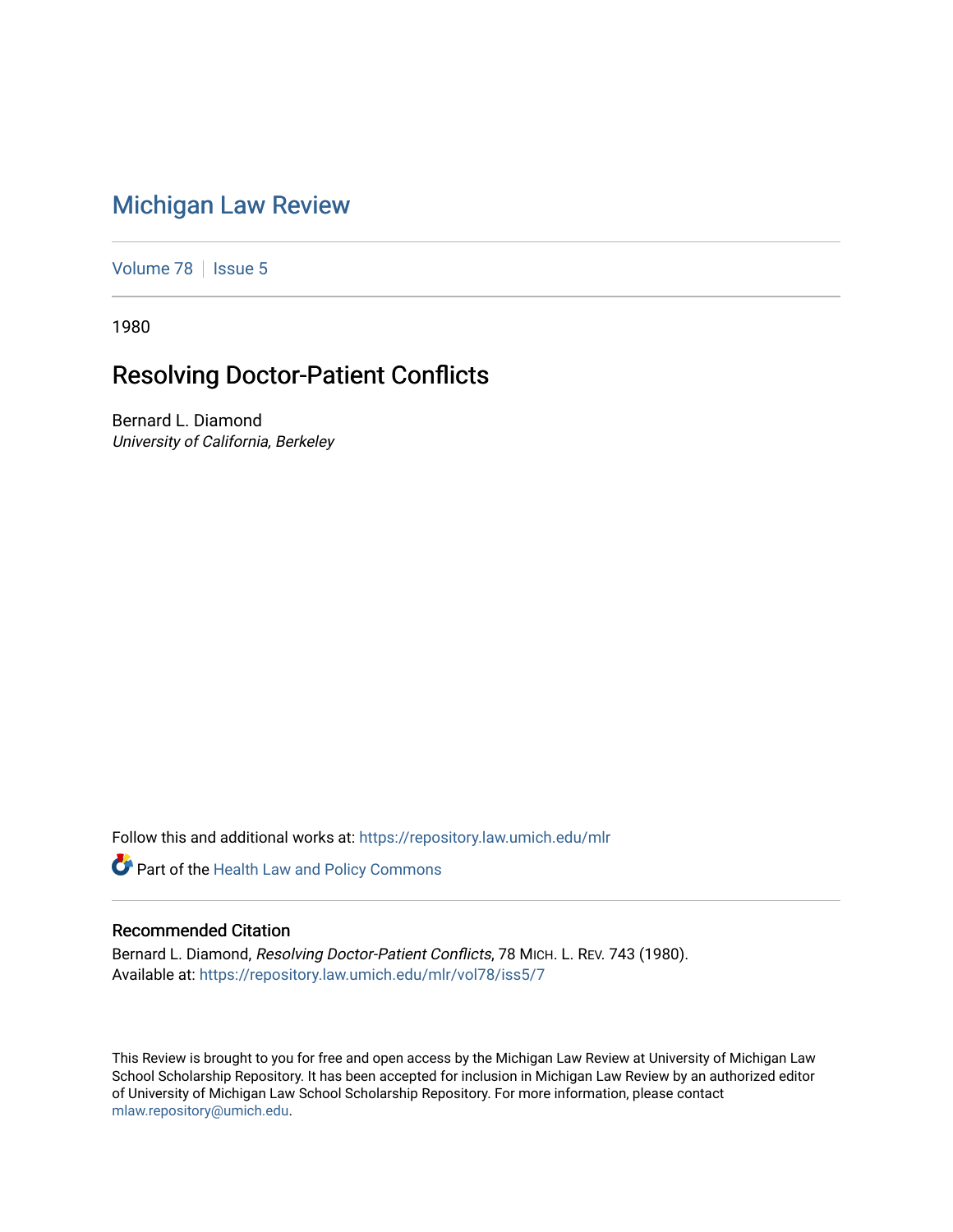### **RESOLVING DOCTOR-PATIENT CONFLICTS**

#### Bernard L. Diamond\*

TAKING CARE OF STRANGERS: THE RULE OF LAW IN DOCTOR-PATIENT RELATIONS. By *Robert A. Burt.* New York: The Free Press. 1979. Pp. vii, 200. \$15.95.

Professor Burt of the Yale Law School has written a book that is concerned with a single problem, and he proposes a specific solution to that problem. This narrow theme makes the book very difficult to review fairly. If one agrees with the proposed solution, one may overvalue the book and not perceive whether the author reaches that solution through sound reasoning. If one disagrees with the author's conclusions, one may lose objectivity and overlook the broader implications of the analysis that precedes the conclusion.

I disagree with most of Professor Burt's analysis of the problem and I strongly disagree with his proposed solution. This disagreement is despite my feelings of harmony with Professor Burt's interest and approach toward a difficult subject. Burt is a legal scholar who has a very considerable knowledge of psychoanalytic theory. I am a psychoanalyst who has some knowledge of legal theory, so we share much intellectual territory. Perhaps that is why we don't agree. Or is it because the medical mind and the legal mind can never agree, no matter how much they share?

The problem posed by the author is a profound one: Who has, or should have, the power to make critical decisions in the doctor-patient relationship? Does the doctor know best? Perhaps doctors should make all final decisions. Does the patient's right of self-determination override all other considerations? Perhaps we should never tolerate anything short of fully informed consent by the patient. Or should the law intervene in certain difficult situations, making a judge decide what is to be done?

Burt introduces the problem by vividly describing two cases. The first is that of a young man who is horribly mutilated and blinded by an automobile fire and explosion. His treatment is slow, excruciatingly painful and he will never be restored to a normal condition. The other case is that of an elderly woman who was confined in a mental hospital because of her tendency to wander about the streets. Her case is well known, for she is the subject of a leading. "least

<sup>\*</sup> Professor of Law, University of California, Berkeley. Clinical Professor of Psychiatry, University of California, San Francisco. A.B. 1935, University of California, Berkeley; M.D. 1939, University of California, San Francisco.--Ed.

<sup>743</sup>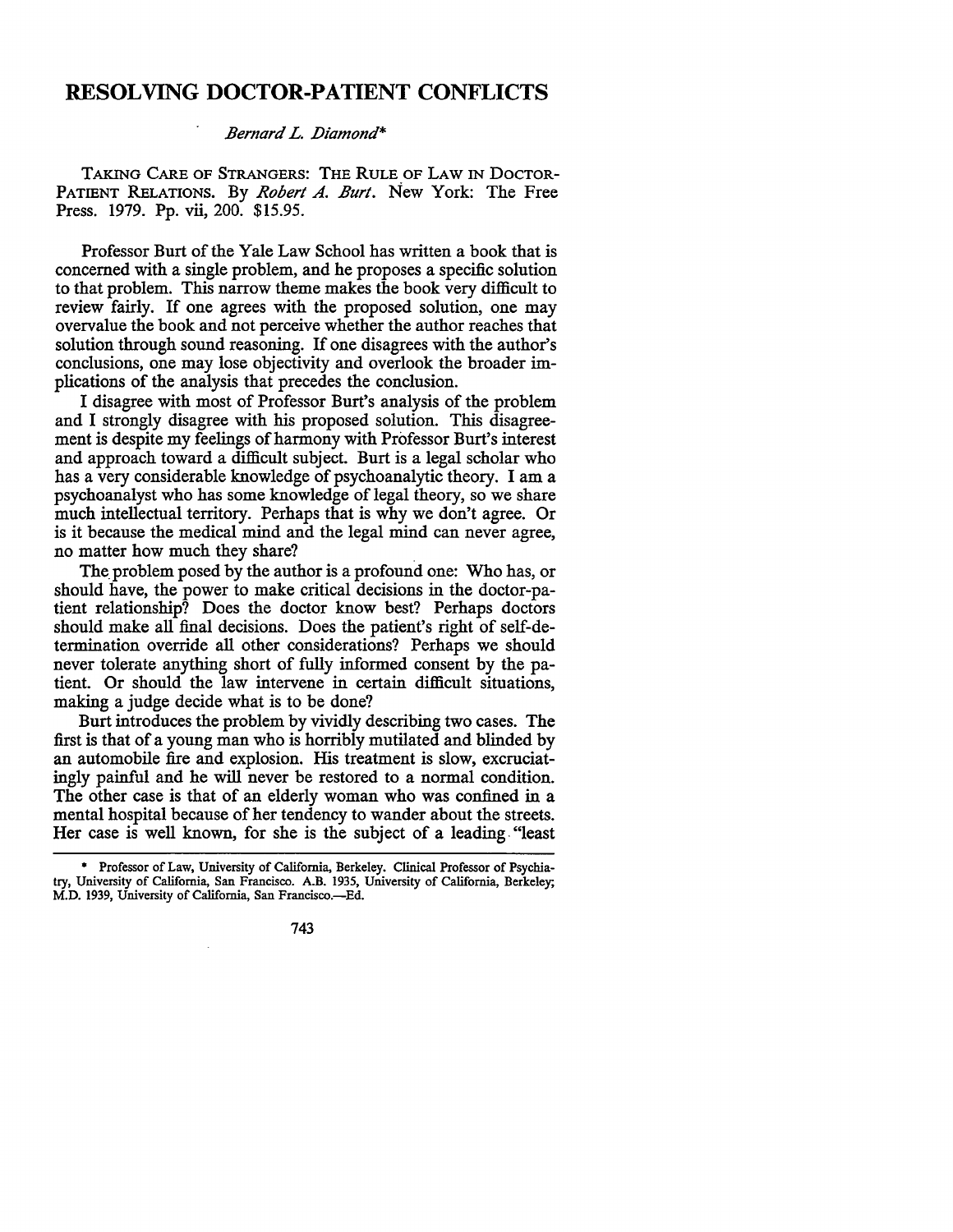restrictive alternative" appellate decision.<sup>1</sup> Burt uses these two cases to develop "the proposition that assigning exclusive choice-making authority in one party (whether patient, physician, or judge) and complementary choiceless status to another in an interpersonal transaction readily leads to paradoxically destructive results for all participants" (p. 134). For reasons I will develop below, I am impelled to reply, "Not necessarily!"

Relying almost entirely upon psychoanalytic theories concerning unconscious motives, attitudes and feelings, the author pursues his theme with vigor and consistency. He states:

Whose claim of benevolence toward diseased people is to be believed? That is the underlying question of this work. My answer can be quickly summarized: no one's claim should be wholly believed or disbelieved, whether the claimant is physician or law reformer, judge or the diseased person himself. Rules governing doctor-patient relations must rest on the premise that anyone's wish to help a desperately pained, apparently helpless person is intertwined with a wish to hurt that person, to obliterate him from sight. It is not accidental that the injunction to "take care of'' someone has a two-edged meaning in popular speech [p. vi].

To mitigate the dangers of unconscious ambivalence and destructive aggressive impulses, Burt proposes that all consent between doctor and patient, for treatment of both physical and mental conditions, be reached only by what he calls "conversation" between them. By "conversation," he really seems to mean a psychotherapeutic interchange, as prolonged as necessary, to resolve completely all unconscious ambivalence, in both the patient and the physician. If such conversation does not spontaneously resolve all ambivalence, Burt would allow no appeal to the law to make the decision, for the judge, who necessarily suffers from the same ambivalence, will inflict his own brand of unconscious aggression upon the patient and doctor.

The law cannot interrupt this dynamic by purporting to take control of relations between doctor and patient. It can only hope to accomplish this by refusing to take control, by forcing both doctors and patients to acknowledge that neither has unquestioned power over the other in order to prod both toward confronting the ultimate reality that neither has unquestioned power over the issues of disease, mortality, and dis-eased [sic] thinking that have brought them into relation. The law will only fuel rather than interrupt this destructive dynamic by providing a mechanism for advance review, for declaratory judgments, to decide all specific treatment issues in dispute between patients and physicians [p. 137].

Thus, Burt would use the authority of the court not to make a decision, but rather to force doctor and patient into "conversation."

I. *See* Lake v. Cameron, 364 F.2d 657 (D.C. Cir. 1966).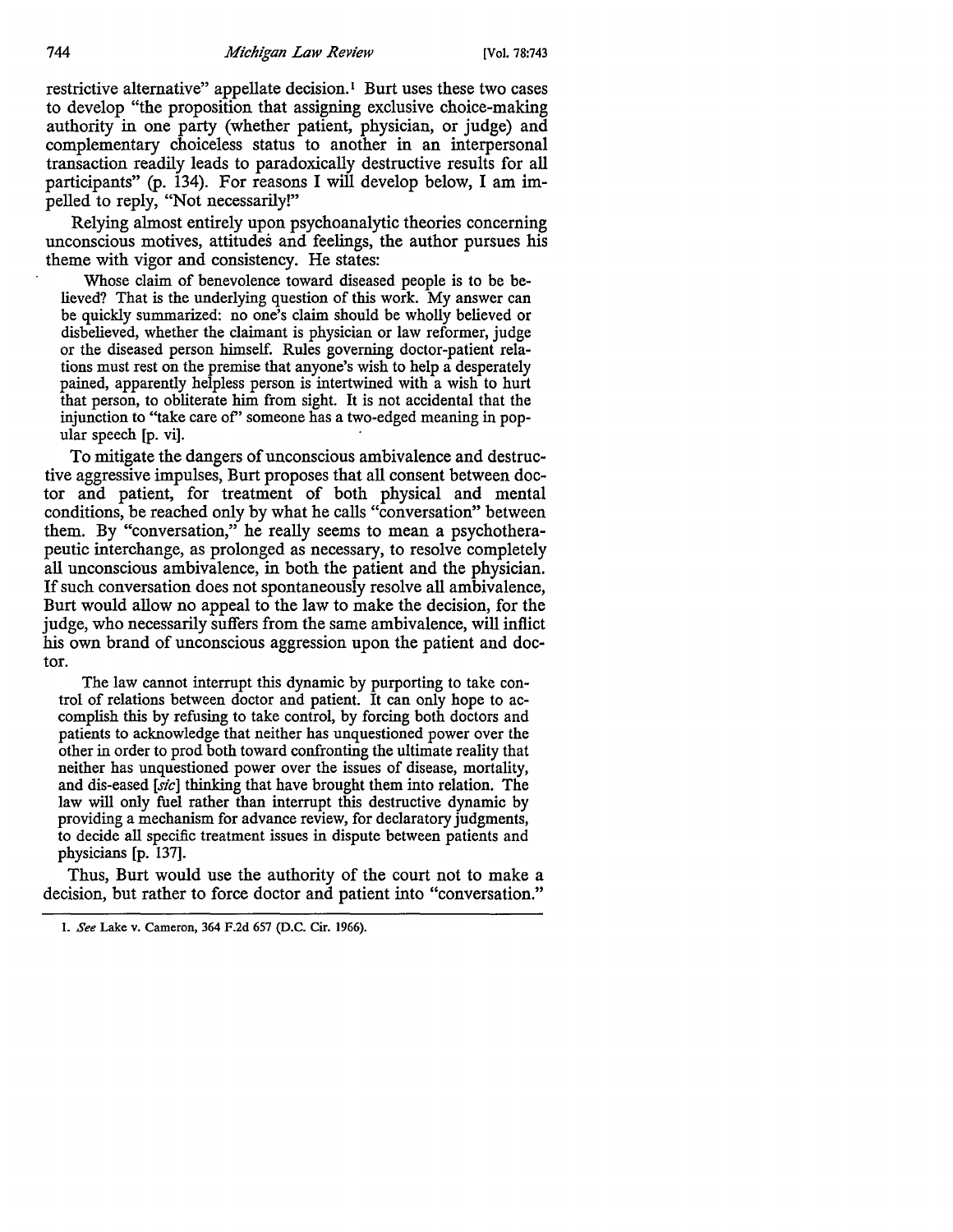Essential to Professor Burt's proposal is the element of uncertainty. The physician must know in advance the penalty for violating his patient's expressed wishes. Such penalty may be stringent or it may only be symbolic, but

[t]he principle should remain clear that physicians are obliged to ob- . tain patients' consent in all matters; thus motivation will be established for conversation, for negotiation. But by keeping uncertain the precise consequences of any breach of this principle, the law establishes the motives for intense negotiation, for sustained face-to-face conversation in which each party feels himself personally engaged because each believes in the unavoidability of his own pain and the other's power to inflict pain on him [p. 140].

If the patient and doctor fail to resolve their conflict, the legal system should tread lightly.

By promising that some subsequent judicial review of the doctor-patient conversation is available, but by withholding that review until the immediate participants have acted on their own disputed or agreed conclusions from that conversation, the law gives both participants a concrete demonstration that their conversation has an interminable, and comfortingly indestructable, dimension [p. 138].

Burt's judicial review will not produce a decision as to the correct action in giving or withholding the treatment. Rather, it will only review the adequacy of the conversation, assessing whether the conversation has ended properly or should be carried further. If the physician has acted improperly after an inadequate conversation with the patient, the court will impose a punishment that is appropriate to the wrongdoing but that the physician could not have accurately foretold. The goal is to avoid shifting the responsibility for decision upon the law, and instead to use the authority of the law to force upon the doctor and patient as extensive a negotiation conversation (therapy?) as is necessary.

The final chapter discusses the issues raised by what the author terms "silent patients." These are patients who, because of severe mental illness, incapacity, or unconsciousness, are unable to engage in the conversation required for informed consent. Here, two other cases are introduced and their dilemmas analyzed: Karen Quinlan and the less well-known Saikewicz. Saikewicz was a sixty-six yearold man, severely mentally retarded, incapable of any meaningful verbal communication, who suffered from a fatal leukemia. People with such leukemia are normally given chemotherapy, which prolongs their lives but does not cure the disease. The treatment requires cooperation from the patient, and it is often painful and distressing. Saikewicz's doctors petitioned a Massachusetts court to decide whether they should withhold chemotherapy because of his inability to consent, to cooperate, or to understand the reason for the suffering he might undergo as a result of the treatment. The court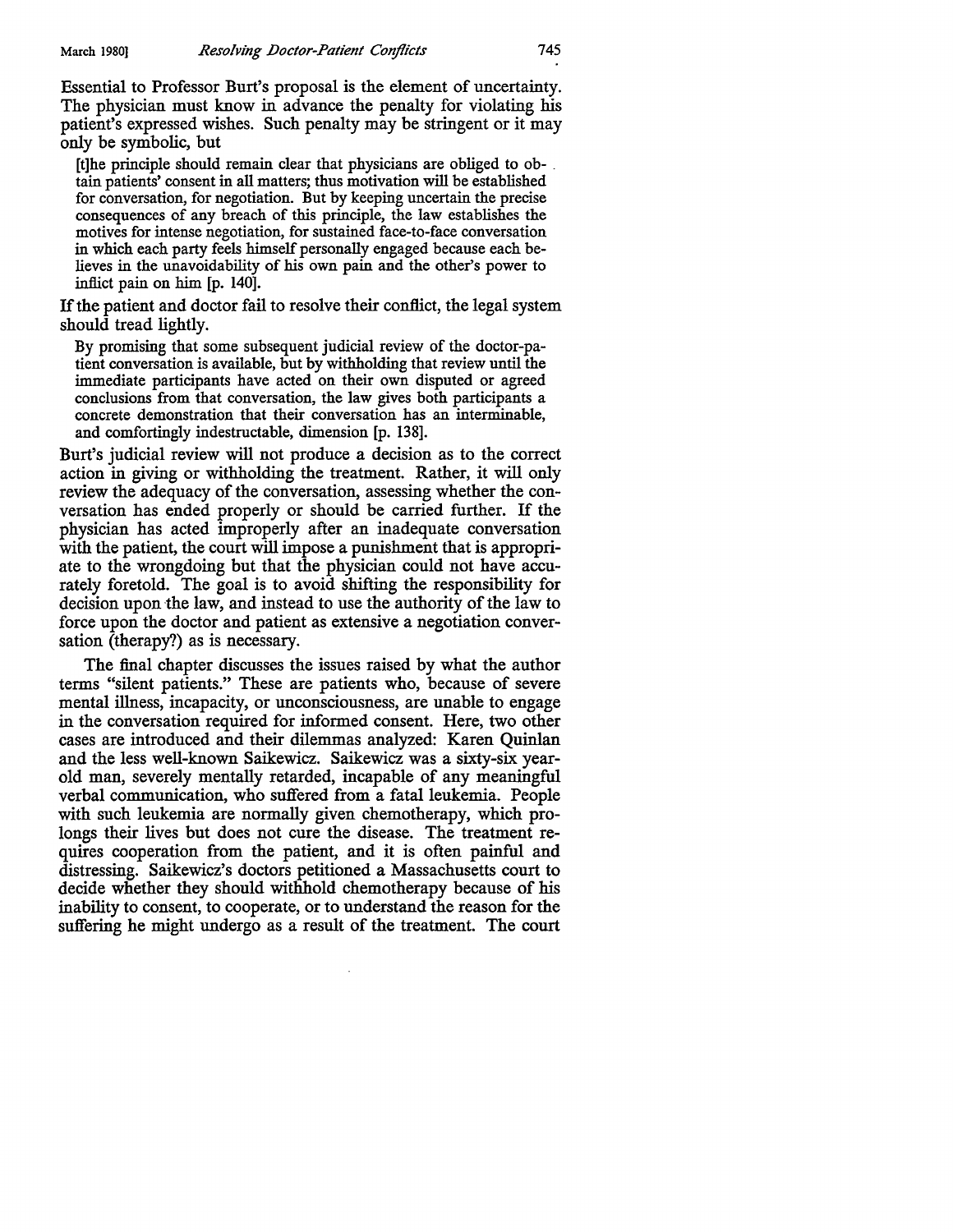authorized withholding chemotherapy, and Saikewicz soon died (p. 145).

For the complex problems aroused by such silent patients, the author prescribes the same conversational remedy, but in more complex form. Neither physician, relative, friend, nor judge must speak for the patient. Especially, no one must presume to assert what the patient, if he could speak and understand, might desire. The solution must still be a conversation but of such extent that all who could possibly have any involvement or interest must participate. Because the physician and family are granted no advance legal immunity,

[t]hese actors could withhold treatment and minimize these risks [of criminal prosecution] only by the most intense collaboration with one another, and with intense individualized attention to the uncommunicative patient, in order to build a defensible record that every treatment effort has been made and that the futility and painfulness of these efforts appeared so palpable to so many different people involved in the decision that all were prepared to take the risk of prosecution for criminal conspiracy rather than continue heartless compliance with the apparent letter of the law [p. 166].

Burt does not explain how to select the "many different people involved in the decision." In some situations, one might anticipate great difficulty in getting anyone involved. In other situations, all sorts of persons might claim involvement and decisional rights to which they are not entitled. One can foresee endless difficulties. Throughout the book, the author is annoyingly vague about how his proposed procedures should be implemented.

Many of the inferences and psychoanalytic interpretations that Burt presents as established facts could be disputed: he gives no credit to alternative interpretations of psychological phenomena. His basic writing style expresses an unjustified attitude of certainty, conviction, and enthusiasm. If perceived as a highly speculative, somewhat one-sided, proposal for the solution of very difficult medico-legal problems based upon disputable psychoanalytic interpretations of .unconscious motivation, *Taking Care of Strangers* is a fascinating and instructive book. But if considered as a practical and realistic proposal to cope with existing conflicts of medical informed consent, its usefulness is questionable. I fear the author had the latter rather than the former mission.

Rather than go through the volume and nit-pick about all the points where I would prefer a different interpretation from Professor Burt's, I will limit myself to discussing a few of the broad and mistaken assumptions that, in my opinion, pervade the entire book. A relevant (apocryphal?) anecdote is told about Sigmund Freud. Freud was an inveterate cigar smoker, and one day a friend asked him, "Doctor Freud, how is it possible that you, who discovered that cigars and similar objects are actually phallic symbols, go around all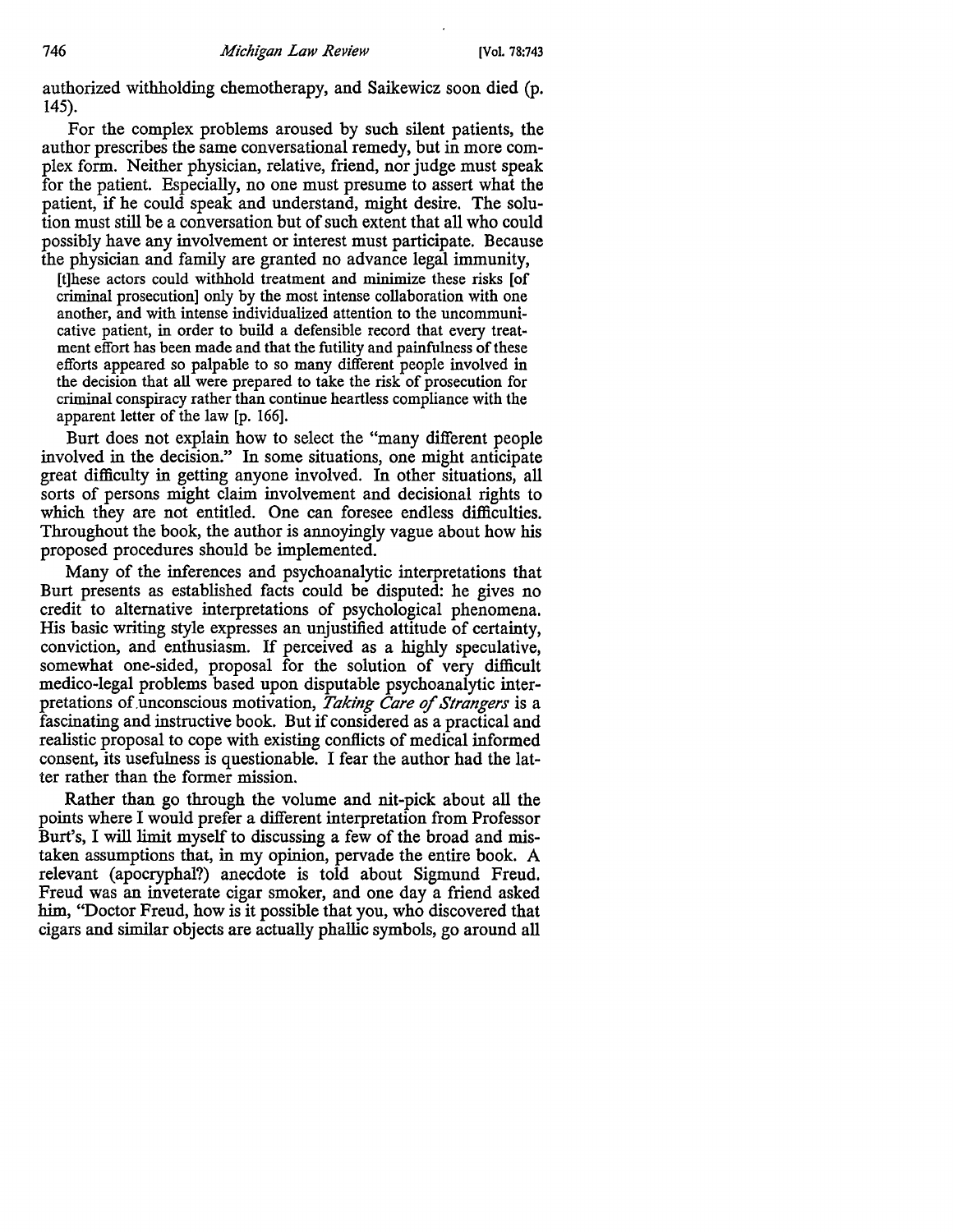day with a penis in your mouth?" Freud replied, ''Yes, it is true that a cigar is a penis symbol. But do not forget that a good cigar is also a good cigar."

By concentrating on the unconscious dynamics of the participants in the medical-legal-patient relationship and neglecting their conscious and intentional motivations, the author is misled into impractical and perhaps erroneous conclusions. Much of what he says concerning the unconscious destructive dynamics of doctor, patient, and judge may well be true. But it is not the whole story. The unconscious is an important determinant of human behavior, but it is not the sole determinant. Burt seems to give no credence to the possibility that experience, knowledge and insight might confer sufficient power over one's destructive drives to permit rational actions and relationships, even without prolonged conversations. Professor Burt derives his hypotheses and his solutions from extraordinary and exceptional cases. They well fit what Judge David Bazelon of the District of Columbia Circuit Court of Appeals calls "chamber of horrors cases." Laws and procedures based on such horror cases are not likely to be good. They are the hard cases that can make bad law. It may be that such cases evoke the malicious power of the unconscious. But the rules that govern the millions of everyday interactions of doctors and patients must be responsive to the conscious egos, and give credibility to the will and intent of the participants. Burt seems to have overlooked the fact that ambivalent feelings do not necessarily give rise to ambivalent decisions and actions. To the contrary, I think that in most ordinary interpersonal situations, one side of the ambivalence is suppressed, for good or bad reasons, and the resultant action is unambivalent. Thus both patient and physician may suppress their mutual hostility and interact with trust and confidence. In the vast majority of simple, direct interchanges between doctor and patient ( or between any two persons), it may be best, as Freud says, to pay attention to the cigars and leave the phallic symbols to the psychoanalytic couch.

Thus, I believe, for most surgical and medical procedures, patients can give rational, informed consent in an atmosphere of trust, and the physician can suppress any sadistic motivations and respond to the patients' needs. However, I do agree with Burt that in special cases and special circumstances, this is not likely to be true. These include the chamber of horrors cases of pain, mutilation, and disability<sup>2</sup> as well as the cases of uncooperative incompetent patients

<sup>2.</sup> I am very familiar with the monstrous problems associated with such tragedies. During World War II, I had the major responsibility during one year of attempting to cope with the emotional problems of hundreds of blinded soldiers. In addition to their blindness, most of them had severe head injuries, and many had one or more mutilated arms or legs. *See* Diamond & Ross, *Emotional Adjustment of Newly Blinded Soldiers,* 102 AM. J. OF PSYCH. 367 (1945).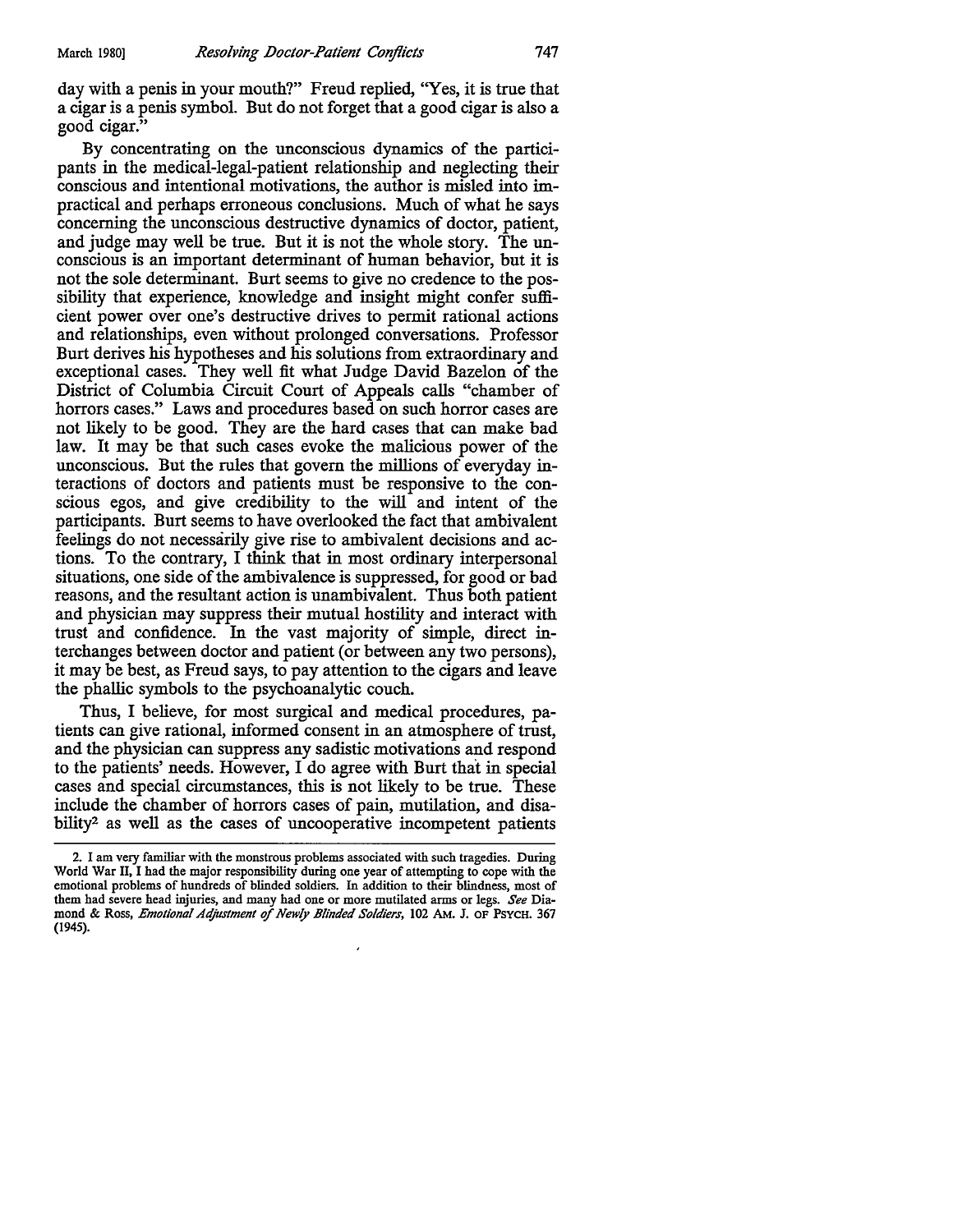who are involuntarily confined and treated. For some such cases, Burt's extended and extensive conversations motivated by the threat of judicial review may work. But for many of these exceptional problems it cannot be assumed that there is a rational, correct solution. Unfortunately, we cannot assume that every human problem has a proper answer. Sometimes every possible response to a problem will have significant detrimental consequences. Yet to take no action may be much more detrimental. Sometimes the knowledge required for a rational decision does not exist and will not magically appear, no matter how extensive and protracted the conversations between the participants. And in many cases an incorrect decision is better than no decision.

These are the human problems where the issue is not, "Who knows the right answer?" Rather, it is, "Who is accepted by society and the participants as having the *authority* to prescribe an answer?" Such authority may not necessarily be founded upon superior knowledge or special insights into the human condition. Nor is the responsibility inherent in that authority necessarily a quality- of the decision maker. It may well be simply attributed to him by social institutions or customs. Nevertheless, a sort of consensus cloaks the decision with an aura of wisdom and power, action is taken, and everyone can then go about their daily business. Certainly it is possible to demonstrate that the need for such authorities has its roots in the unconscious need for the omnipotent and omniscient father of infancy. But the decision is also a decision that needs to be made, roots or no roots.

Different cultures at different times have used a variety of persons to decide impossible problems. In our society, I believe, judges are admirably suited for this role. They are designated by society as authority figures; their decisions are translated into action. They are surrounded with sufficient mystique and symbols of wisdom and fairness that their decisions can be respected by all concerned. Behind them is the *Law,* supposedly the distillation of the moral wisdom of the ages. That all this may be illusory is beside the point. Some illusions are worth retaining. When there is no right answer, when there is no existing wisdom to determine the correct response, when the truth is elusive, yet action must be taken, judges seem to do quite well (unless they suffer from excessive scrupulousness or blind arrogance). When there has been a breakdown in the normal communication between doctor and patient, or when, as with "silent patients," communication is impossible, Professor Burt would have us avoid the one decision maker in our society peculiarly suited to the  $task$ — the judge. Rather than limit his authority, I would extend it. I would reinforce his decisional respectability by establishing, insofar as possible, guidelines (laws?) and precedents that take some of the burden off his shoulders.